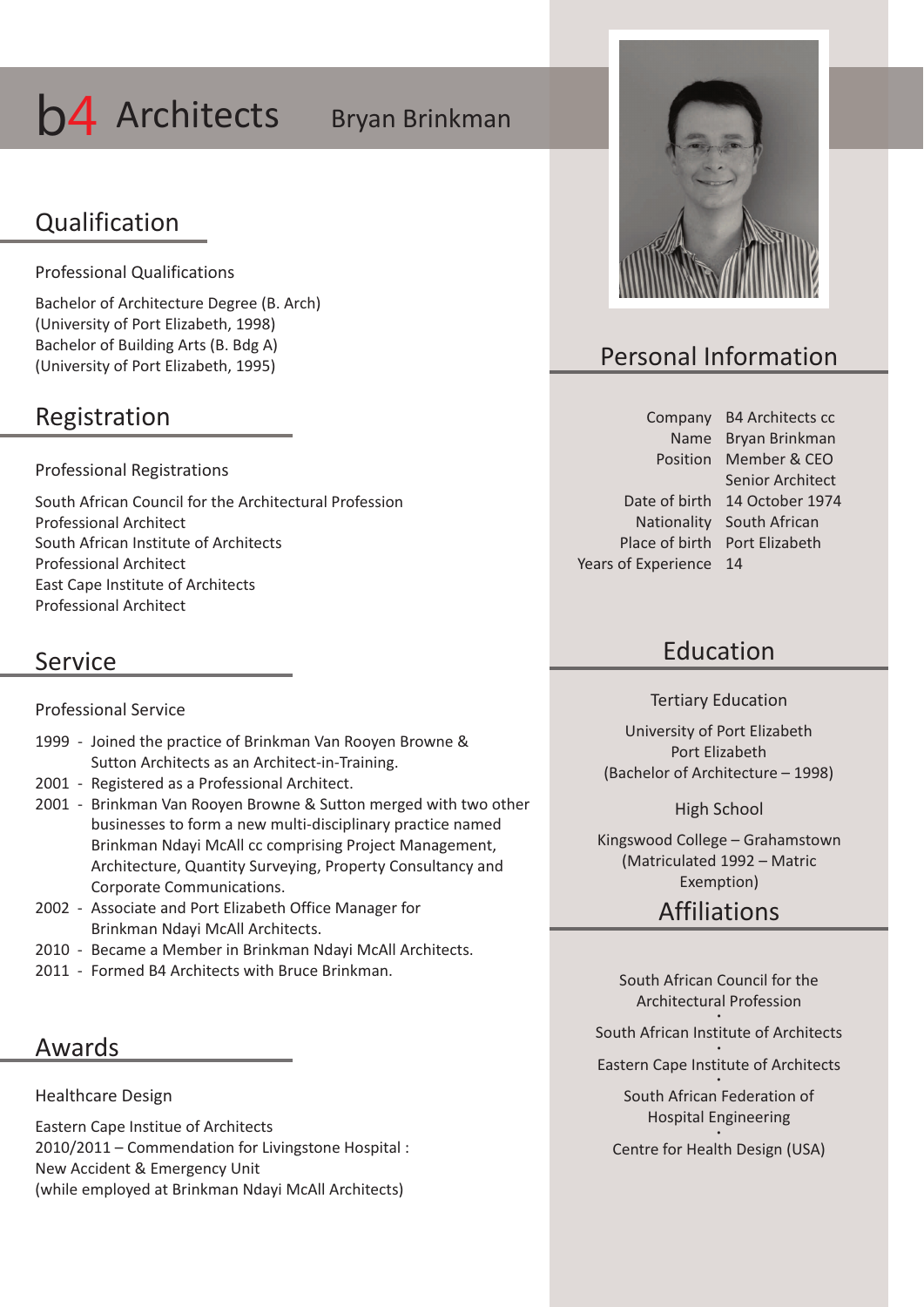

### Experience

#### Healthcare

- Healthcare Consultant to GBM, Moscow, Russia : Renovation of Paediatric Centre, Pskov (R50 million) – Health Facilities Planning Consultant & Interior Design Services
- Mdantsane Private Hospital, Mdantsane : Additions & Alterations (R65 million) [currently under construction] – Architect
- Knysna Private Hospital, Knysna: Proposed 2 Storey Extension & Parking Deck (2011 to present) (R20 million) [currently awaiting appointment of contractor] – Project Architect
- Knysna Private Hospital, Knysna: Proposed New 20 Bed Ward (2011 to present) (R30 million) [currently in planning] - Project Architect
- Council for Scientific and Industrial Research : ISUU Project Classification and Measurement Project
- Council for Scientific and Industrial Resarch : Architectural input on Eastern Cape Hospital Design Guide update (2011)
- Council for Scientific and Industrial Research : ISUU Project Classification and Measurement Project Model 200 Bed Hospital (current – conceptual design only for an est. construction value R250 million)
- Livingstone Hospital, Port Elizabeth: Upgrading New Accident & Emergency Centre (R300 million) – Project Architect
- Livingstone Hospital, Port Elizabeth: Demolitions & Temporary Works (R56 million)
- Project Architect
- Livingstone Hospital, Port Elizabeth: Master plan
- Design Architect, Health Facilities Planner & Brief Facilitator
- Uitenhage Hospital, Uitenhage: Upgrading (various phases) (R120 million)
- Junior Architect & Project Architect
- PE Provincial Hospital, Port Elizabeth: M7 : New Hematology Unit (R20 million)
- Principal Agent / Project Architect
- PE Provincial Hospital, Port Elizabeth: Master plan
- Advisory Architect, Health Facilities Planner & Brief Facilitator
- St George's Hospital, Port Elizabeth: Ward Bathroom Upgrades (R2.5 million)
- Junior Architect
- Mercantile Hospital, Port Elizabeth: New ICU (R3.5 million)
- Principal Agent / Project Architect
- Mercantile Hospital, Port Elizabeth: New Medical 'A' Ward (R6.5 million)
- Principal Agent / Project Architect
- Kouga Partnership Hospital, Humansdorp: PPP (R30 million) Project Architect
- Proposed PPP for Swellendam Hospital, Swellendam Project Architect
- Proposed Upgrading & Rehabilitation of Debswana Hospital, Debswana, Botswana (R120 million) Project Architect

### Conferences Attended

- \* South African Federation of Hospital Engineers 2003 Conference : East London
- South African Federation of Hospital Engineers 2005 Conference : Sun City
- South African Federation of Hospital Engineers 2007 Conference : Port Elizabeth
- $\cdot$  International Federation of Hospital Engineers 2009 Conference : Cape Town
- IQPC Health 2010 Conference : Sandton
- South African Federation of Hospital Engineers 2011 Conference : Boksburg
- 2nd Annual Health Facilities Design and Development Africa 2011 Conference : Johannesburg
- Healthcare Design 2011 Conference : Nashville, USA
- South African Federation of Hospital Engineers 2013 Conference : Cape Town (attending 11-14 March 2013)